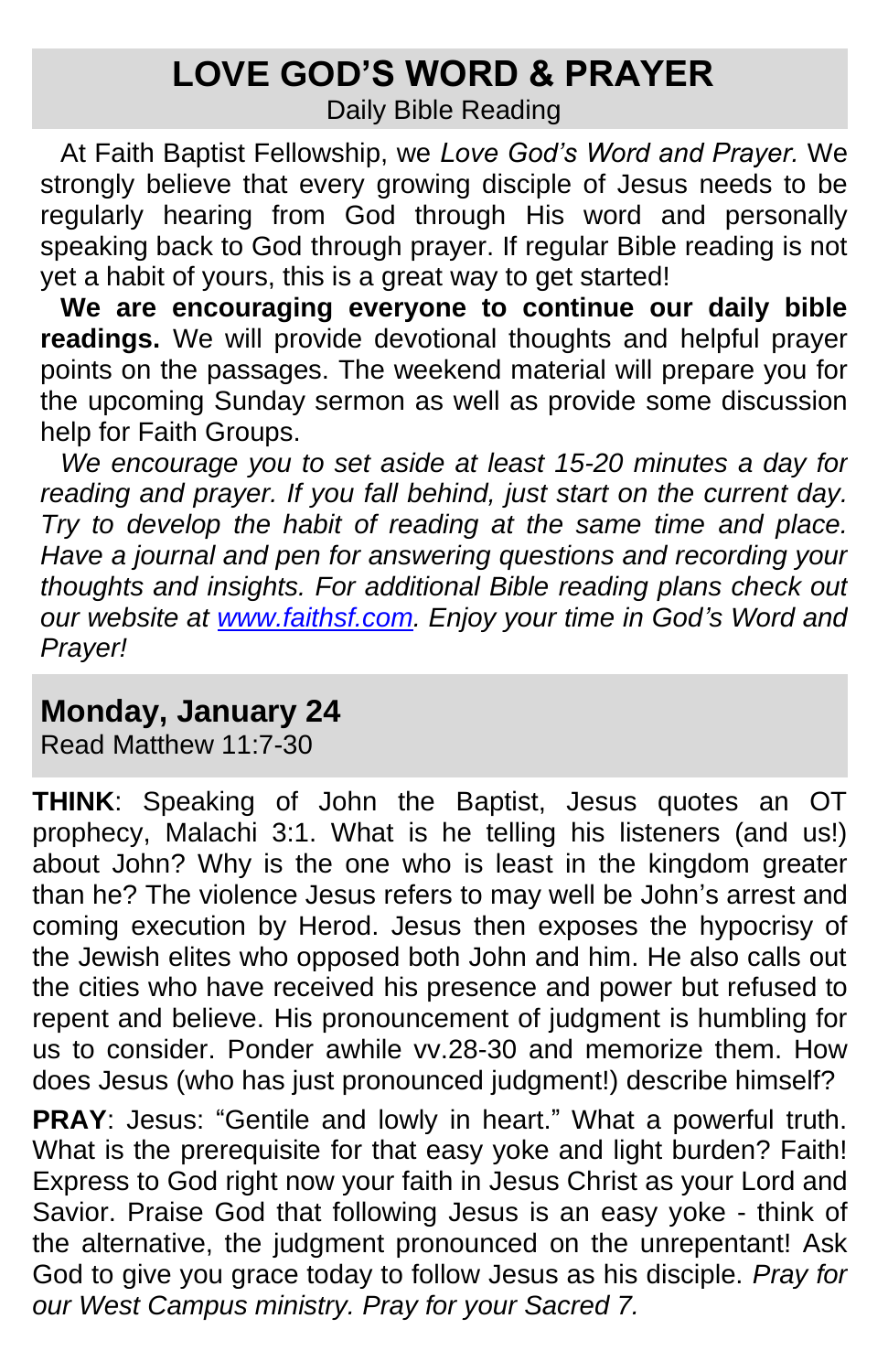## **Tuesday, January 25**

Read Matthew 12:1-21

**THINK**: The Pharisees question the action of the disciples, revealing their legalistic view of the Torah. But Jesus knows his Bible better than they do! Again, Jesus quotes from Hosea 6:6, "I desire mercy, and not sacrifice" and declares his Lordship over the Sabbath as the Messiah. Jesus performed an amazing miracle by healing the man with the withered hand. Did that please the legalistic Pharisees? Matthew quotes Isaiah 42:1-4 (our text in a few weeks!). Why? Hope for the Gentiles and promise to the bruised reeds: Amen!

**PRAY:** Jesus was again asserting His authority with the title "lord of the Sabbath." He was also exposing the hypocrisy of the Pharisees. Aren't we glad that the goal of God's word is to reveal his mercy toward us (in Christ Jesus) and to call us to mercy toward others in his name? To whom would God have you show mercy today? Pray for them. Praise God that Jesus is Lord of the Sabbath. Tell God about your "bruises" and ask him for healing and grace. Pray for our missionaries who are declaring the gospel to the Gentiles. *Pray for our South Campus ministry, and for this period of assessment.* 

#### **Wednesday, January 26**

Read Matthew 12:22-45

**THINK**: After the healing of the demonized man, the question of the people, "Can this be the Son of David?" underscores Matthew's purpose in his gospel. Yes, this is he! Once again Matthew exposes the Pharisees hypocrisy. Jesus gives a rather lengthy defense and then warns them about an unpardonable sin. What was that sin? He reveals their careless words and bad fruit, prophecies his death and resurrection, warning them of judgment to come.

**PRAY:** Given the context, blasphemy of the Holy Spirit is to attribute to Satan what is accomplished by the power of the Holy Spirit. If they continued along this path and never acknowledged who Jesus was, they could not be forgiven. This sin is committed today only by unbelievers who deliberately and unchangeably reject God's call to repent. Pray for those you know who need to repent and believe the Gospel. *Rejoice in God's abundant provision for our Faith finances!*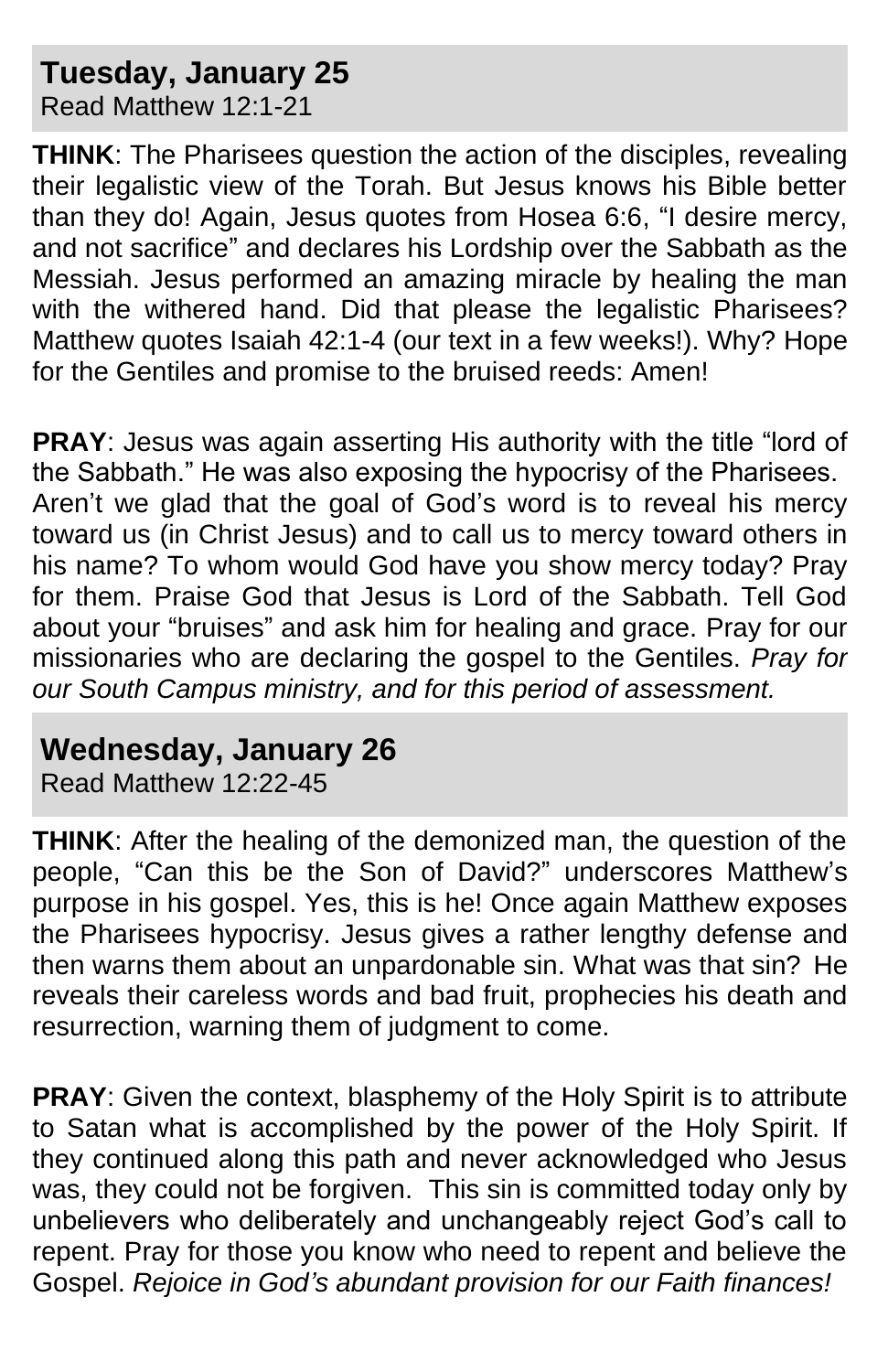### **Thursday, January 27**

Read Matthew 12:46-13:23

**THINK**: Is Jesus dissing his mother and siblings here? What point is he making? What is the point of the parable of the Sower? Summarize the explanation Jesus gives for speaking in parables. Does this explanation surprise you? Why are the disciples blessed? Do you believe your heart and life are "good soil"? Do you sense that God is blessing your life with kingdom fruitfulness?

**PRAY**: Rejoice that God has called believers into his family. Thank God for being your Father, the Lord Jesus your "big brother." Ask God to prepare the lives of those on your *Sacred 7* list as good soil. Pray for opportunities to sew the word of God into their lives. Express to God your desire to be fruitful. *Anticipating Change: "Father grant us courage, vision, and unity for this crucial hour!"*

#### **Friday, January 28**

Read Matthew 13:24-46

**THINK**: Read the entire section of Scripture first, since all of these parables are related by a kingdom motif. How does Jesus explain the parable of the weeds sown by the enemy? How does the mustard seed parable relate; the one of the leaven hidden in the flour? Did you find the gospel to be a treasure, a pearl, worth all? Spend some time pondering these parables. What do you learn about the kingdom? What do you learn about Jesus as a teacher? Write a response here:

**PRAY**: Thank God for calling you into his kingdom family. Pray for our church, and for The Church (around the world) to be protected from the "weeds" that would damage or destroy her. Pray for our church leaders who have the responsibility to care for the flock. Rejoice that you have received such a great treasure as Christ! Ask God to give you a greater and greater love for Christ, his gospel, and the church. *Pray for discernment for our Elder Council and grace for assessment (South) and planning (West).*